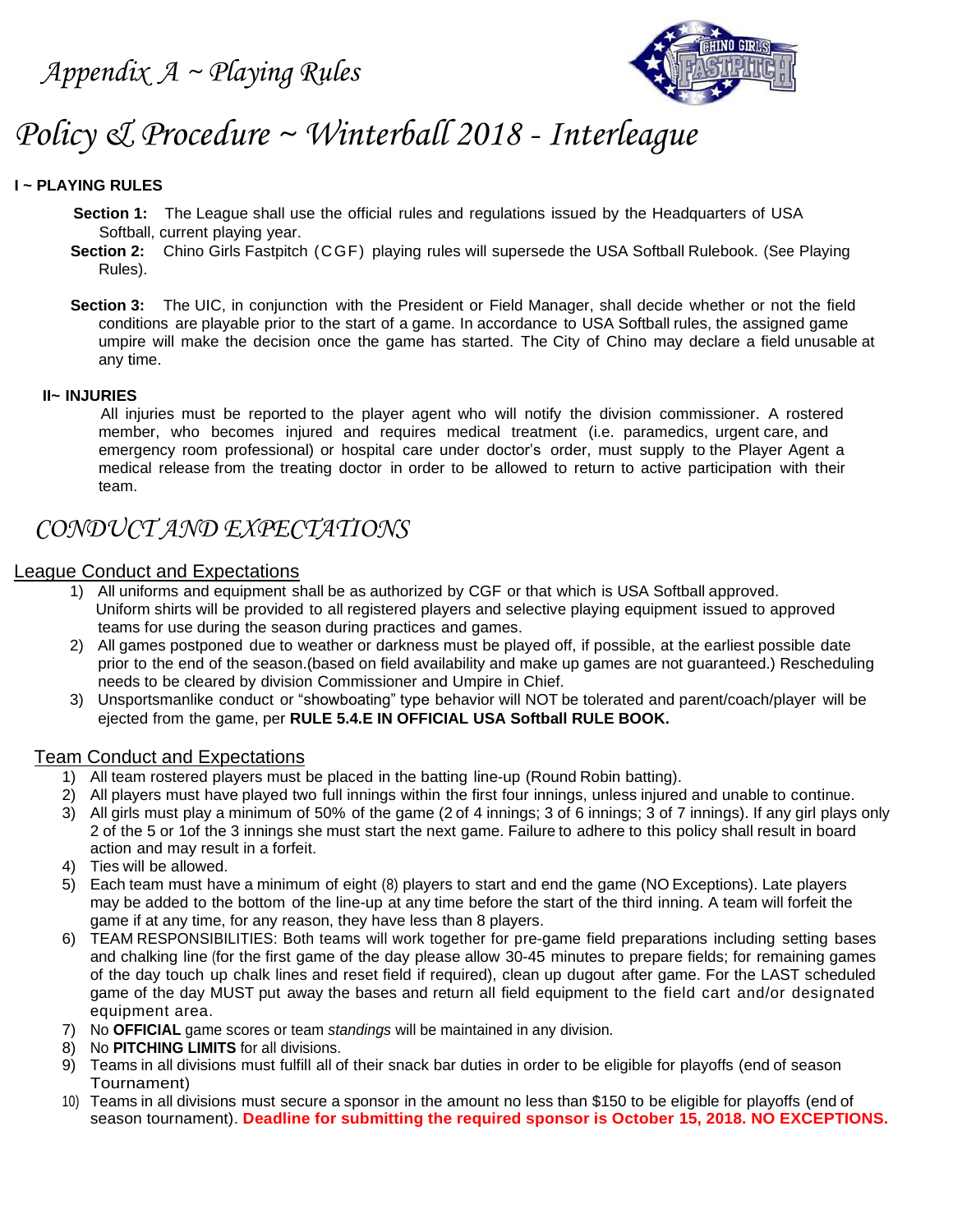

## *GENERAL RULES FOR ALL DIVISIONS OF PLAY (EXCEPTIONS ARE NOTED IN INDIVIDUAL DIVISION RULES)*

- 1) All base paths will be set at 60 feet.
- 2) All bases will be USA Softball approved equipment.
- 3) All players **MUST** wear USA approved facemask with throat or wire guard, chest protectors, and leg guards when behind home plate. When a player is warming up a pitcher, she **MUST** wear a helmet and a facemask with throat or wire guard at all times.
- 4) All bats must be USA Softball approved.
- 5) All players, **and coaches/helpers who are 18 years of age or under**, must wear batting helmets, and NOCSAE approved face guard when batting, running bases, in the on-deck circle, coaching in the Coach's Box, and all the way into the dugout. **Removal of the helmet during a live ball will result in an out.**
- 6) No jewelry or hard hair barrettes shall be allowed. Absolutely no earrings of any kind will be allowed. Covering earrings with Band-Aids is not allowed. Medical alert are allowed but must be taped or covered.
- 7) Sweatshirts or Jackets **MAY NOT** be worn by any player while at bat or pitching.
- 8) Any player who intentionally throws their bat or helmet shall immediately be disqualified from the game, per **RULE SUPPLEMENT #52 IN THE USA Softball RULE BOOK.**
- 9) If a player leaves during the game or is unable to continue to participate, the first time she is scheduled to be up, she will be out. Subsequent at bats will be skipped without penalty.
- 10) There will be **courtesy runners for PITCHER and CATCHER only**, and the runner must be the last recorded out. Exception: If a player is injured while running the bases (note: injury must occur while running the bases, runners will not be given for injuries occurring before running the bases), the last out may be used as a courtesy runner (at umpire's discretion). The next scheduled at bat of that batter will be an automatic out if she is unable to continue. Subsequent scheduled at bats will be skipped without penalty.
- **11) Home team will be determined by a coin flip at the Home Plate Meeting.**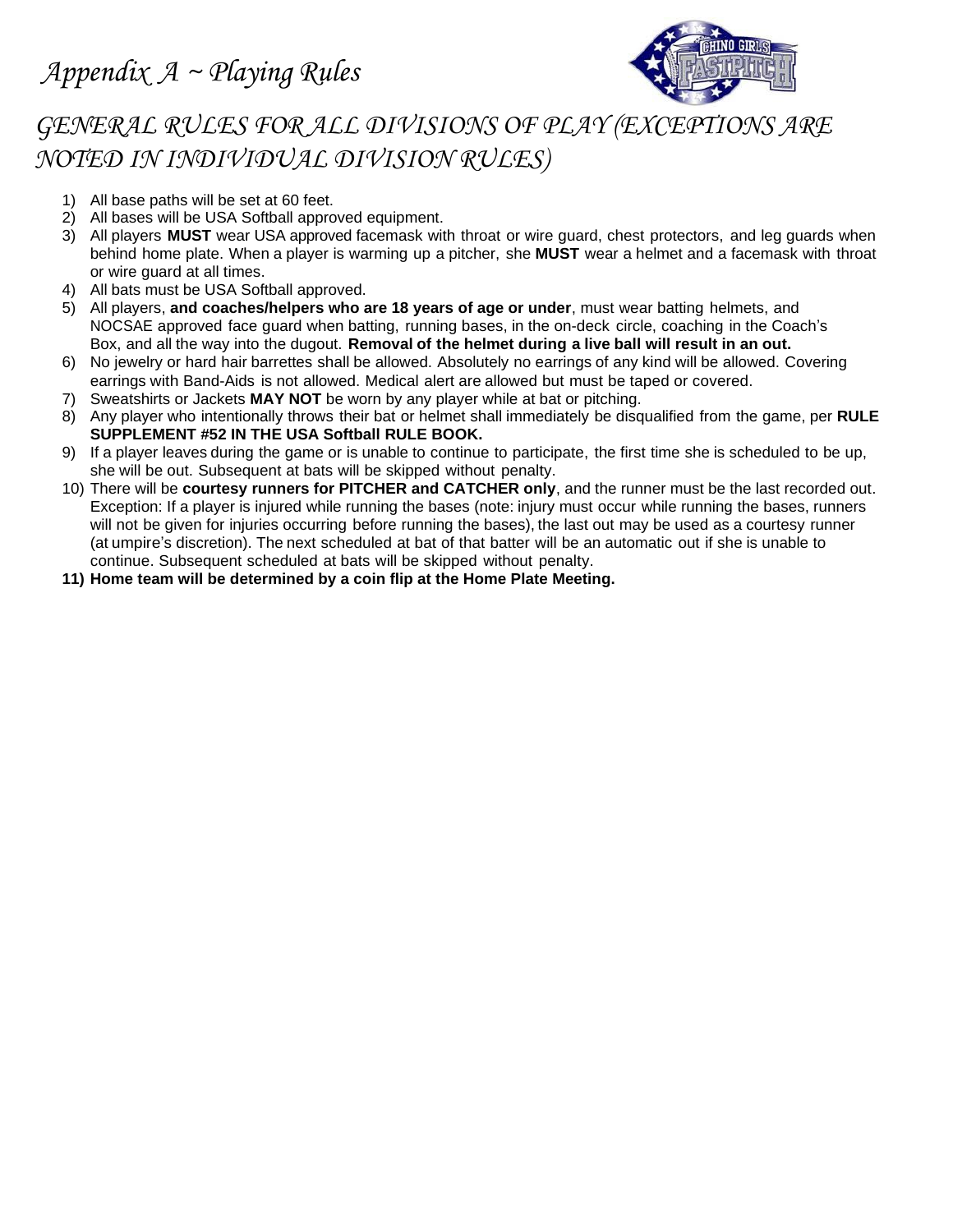

### *6U Division*

### Game Time and General Rules

- 1) Game Time: (1) hr (10) min drop dead or the game will conclude at the end of the  $5<sup>th</sup>$  inning, whichever comes first. There will be a (4) run cap per inning.
- 2) A 10" USA Softball Approved RIF ball will be used (A safety ball)
- 3) An inning will consist of (3) outs or (4) run cap, or whichever comes first. Each team will only be allowed to score a maximum of (4) runs per inning.
- 4) The batting order MUST be changed each game to ensure each player has equal opportunity to bat.
- 5) No official game scores or team standings will be maintained during regular season play.

### Offensive Rules

- 1) Helmets must stay on heads. See Safety rule #14.
- 2) Pitching distance shall be set at thirty (30) feet. The adult pitcher shall pitch from within the pitching circle. One foot must be on the pitching plate at the release of the ball. The defensive player (pitcher) shall stand anywhere behind the pitching plate with at least one foot in the pitching circle while the adult pitcher is pitching.
- 3) There will be a 15-foot arc in front of home plate extending from the first base line to third base line. A hit ball that does not pass this line is considered a foul ball.
- 4) Batter must bat in the batter's box. If the batter **steps out of the batter's box** when the ball is hit, the ball is dead. Repeat play.
- 5) Each batter receives 3 pitches from a coach. **If on the 3rd pitch, the batter hits a "foul ball," the batter will receive additional pitches until either the ball is put into play or the batter swings and misses.** If missed, then the batter swings off of the tee. The batter must strike ball (not the tee) to put the ball in play. The batter has 3 swing attempts off the tee. If on the 3<sup>rd</sup> swing, the batter hits a "foul ball," the batter will receive additional swings until either the ball is put into play or the batter swings and misses. If the batter swings and misses from the 3<sup>rd</sup> swing attempt or after, an out will be recorded.
- 6) On any live ball hit, a base runner is to stop when the ball is returned to the pitcher's circle or attempted to the **pitcher's circle by any player assuming an infield position at the time the ball was hit.** If the runner has already passed the halfway line they will be awarded the next base. (This will be at the manager's discretion/judgment)
- 7) **On an initial play at 1st base, the batter runner, at own risk, may ONLY achieve second base. All other runners may achieve 1 additional base.**
- 8) If a thrown ball has gone out of play, at which point if a runner has already passed the halfway line to the next base, then they can advance to that base. Otherwise they must return to the last base achieved.
- 9) If a batted ball hits the adult pitcher, the ball is dead, considered "foul," and the batter will be allowed an extra pitch/swing.
- 10) NO bunting is allowed.
- 11) No base stealing is allowed. All base runners must remain on the bases until the ball is hit. If a runner is off of the base when the ball is hit, the ball is dead, the runner returns to base and batter bats again. (Do-Over).
- 12) No penalty for sliding.

### Defensive Rules

- 1) The outfield shall be considered any area beyond the base paths between 1<sup>st</sup> & 2<sup>nd</sup> bases and 2<sup>nd</sup> & 3<sup>rd</sup> bases.
- 2) There will be **NO** designated catcher position.
- 3) The team taking the field will place all other players in defensive positions: six (6) in the infield including the pitcher and catcher, and all remaining players in the outfield.
- 4) Two (2) Coaches are allowed on the field during the season to guide in making defensive plays. They are not allowed to touch the ball or interfere with the play.
- 5) If an out is made the player that got out must return to the dugout.
- 6) **On at initial play off the bat, in order to establish the position of the runners on bases, the ball is dead** when the ball is returned to the pitcher's circle or attempted to the pitcher's circle by any player **assuming an infield position at the time the ball was hit.**
- 7) 2 nd half of the season (October 13, 2018), Pitcher and 1st baseman **MUST BE** changed out each inning. The same player cannot play there more than once a game.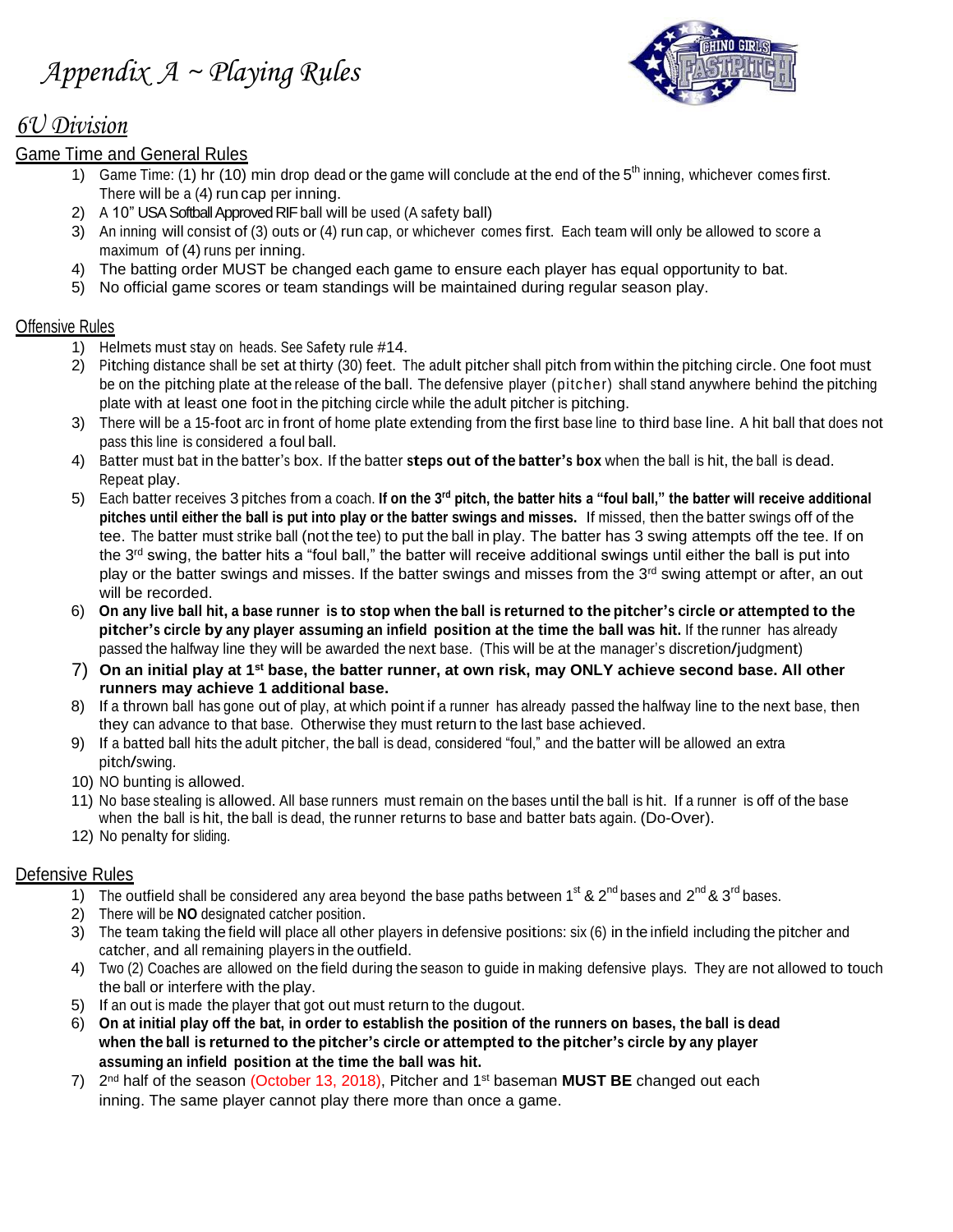

# *8U Division*

### Game Time and General Rules

- 1) A game will be limited to six (6) innings or (1) hr and (20) min no new inning/ (1) hr (30) min drop dead.
- 2) A 10" USA Softball approved RIF softball will be used*.*
- 3) Pitching distance shall be thirty (30) feet.
- 4) Run Limit per inning: the team at bat may establish and/or extend an already existing lead by no more than **(5).**
- 5) There shall be no infield fly rule or drop third strike.
- 6) There **will be coach pitch** after **2 consecutive walks** (hit by pitch would be considered a walk also) the **remainder of walks that inning will be coach pitch**. (Even if a pitcher change is made). The batter will receive the amount of pitches from the coach (each team will designate (2) pre-approved adult pitchers prior to start of game) based on the strike count at the time of the walk. If the batter is hit by a pitch, the count will reset, and the batter will receive 3 coach pitches. **If on the 3rd pitch, the batter hits a "foul ball," the batter will receive additional pitches until either the ball is put into play or the batter swings and misses.**
- 7) Each team must have a minimum of eight (8) players to start and end a regulation game (No Exceptions).

### Offensive Rules

- 1) **On an initial play at 1st base, the batter runner, at own risk, may ONLY achieve second base. All other runners may achieve 1 additional base.**
- 2) The adult pitcher shall pitch from within the pitching circle. One foot must be on the pitching plate at the release of the ball.
- 3) The defensive player (pitcher) shall stand anywhere behind the pitching plate with at least one foot in the pitching circle while the adult pitcher is pitching. The pitcher who pitched ball four must be the same player who stands in the circle for coach pitch. No substitutions except for injury.
- 4) When a ball is pitched from an adult pitcher, the pitcher from the opposing team must remain behind the pitcher rubber until the ball is hit. If the opposing pitcher moves in front of the pitching rubber before the ball is hit, a "Dead Ball" play is called and the batter returns to the plate. One foot has to be in the circle.
- 5) If batted ball strikes the adult pitcher *or the adult pitcher interferes with the play a* "dead ball" is called and the batter returns to the plate.
- 6) Bunting or sliding will be allowed. (Exception no bunting off adult pitcher)
- 7) **When the pitcher has control of the ball while in the pitching circle, The Look Back Rule will apply, per Rule 8.7.T in the USA Softball Rule Book.**
- 8) Only one stolen base per pitch, home plate is closed. A player can only cross home plate on a batted ball or **an award.**
- 9) Runners may not leave the base until the release of the ball from the pitcher's hand.

### Defensive Rules

- 1) Ten (10) players are used in the defensive position, six (6) on the infield, and four (4) in the outfield.
- 2) Outfielders must remain behind 10 feet behind the baseline until the ball is hit.
- 3) Illegal pitching will be brought to manager's attention, with no penalty. A "dead ball" no pitch will be called and no advancement of the base runners.